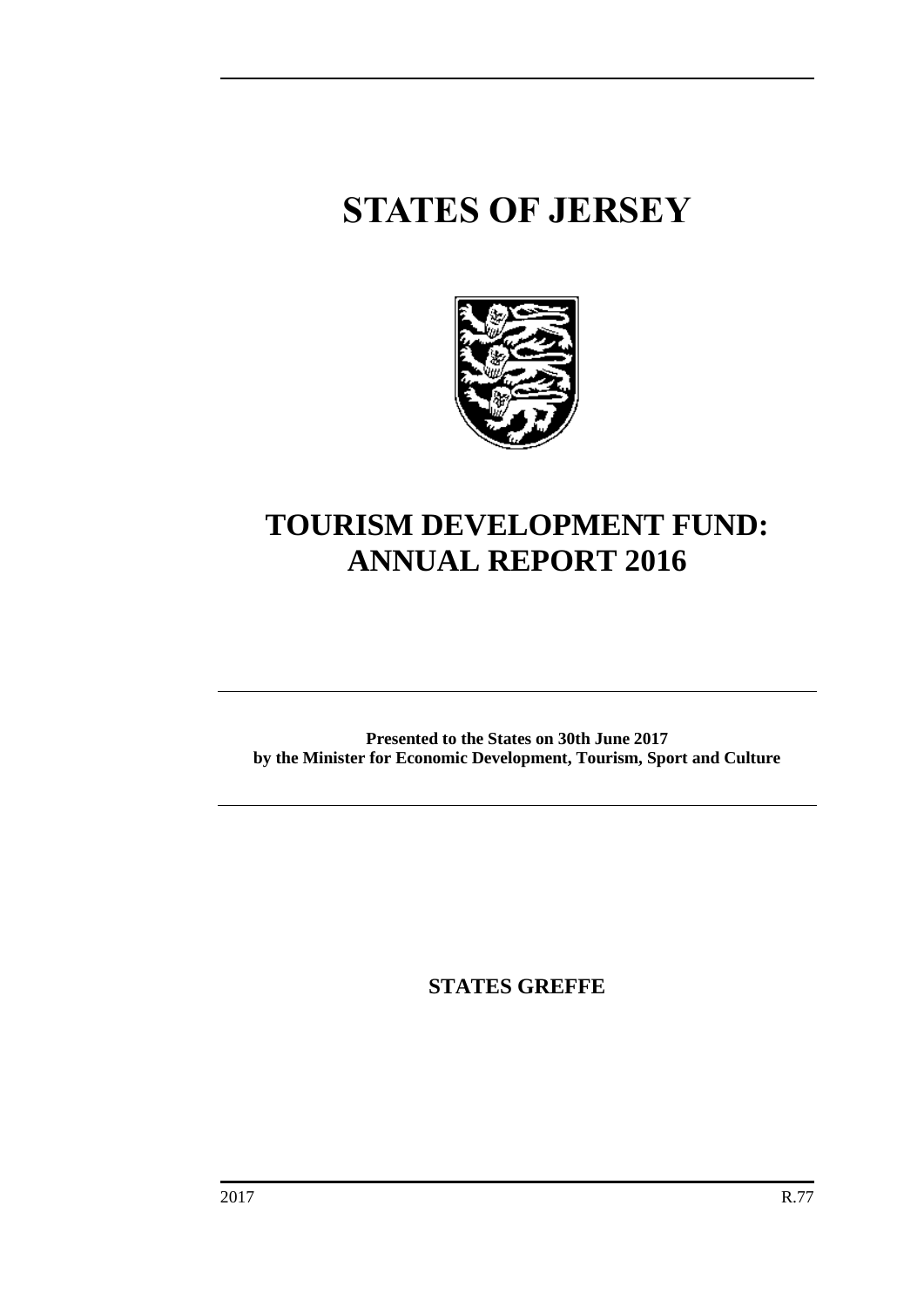#### **REPORT**

#### **Foreword**

The Advisory Panel of the Tourism Development Fund ("TDF") is pleased to set out the Report and Accounts for 2016.

This was the fourth year the Fund has been open to applications from private organisations following the approval by the States in July 2012 to broaden the remit in order to enable grants to be made to the private as well as the non-profit sector. Applications were invited throughout the year and the Panel received a significant number of applications relating to projects from charitable and private organisations.

Some applicants were invited to make presentations in order to explain their proposals in more detail. Minutes of all of Panel meetings are recorded by the States Greffe and are published on the Visit Jersey trade and media website at: [www.business.jersey.com/tourism-development-fund](http://www.business.jersey.com/tourism-development-fund)

The Advisory Panel held 5 meetings to review and consider applications received for grants. The Panel assessed projects under a range of criteria, including: the estimated number of visitors, sustainability, timing, and organisational governance. One of the main considerations was the amount of funding that would be raised or generated from sources other than the TDF grant.

The Advisory Panel members serve on a voluntary basis, and the Minister for Economic Development, Tourism, Sport and Culture has expressed his thanks for the time and consideration they devoted to the work through the year. The Minister has also expressed his gratitude for the support provided to the Panel by the States Greffe and support staff in his own Department.

During 2017, the TDF Advisory Panel are working closely with Visit Jersey to ensure applications are suitably aligned with the Jersey Destination Plan and subsequent developments of the strategic plan for tourism. The relationship with Jersey Business is being maintained as the latter continues to provide advice and support to applicants.

**Mr. Kevin Keen Chairman** *(appointed 3rd January 2017)*

**[Mr. John Henwood, M.B.E. was the Interim Chairman from 25th January 2016 to 19th December 2016]**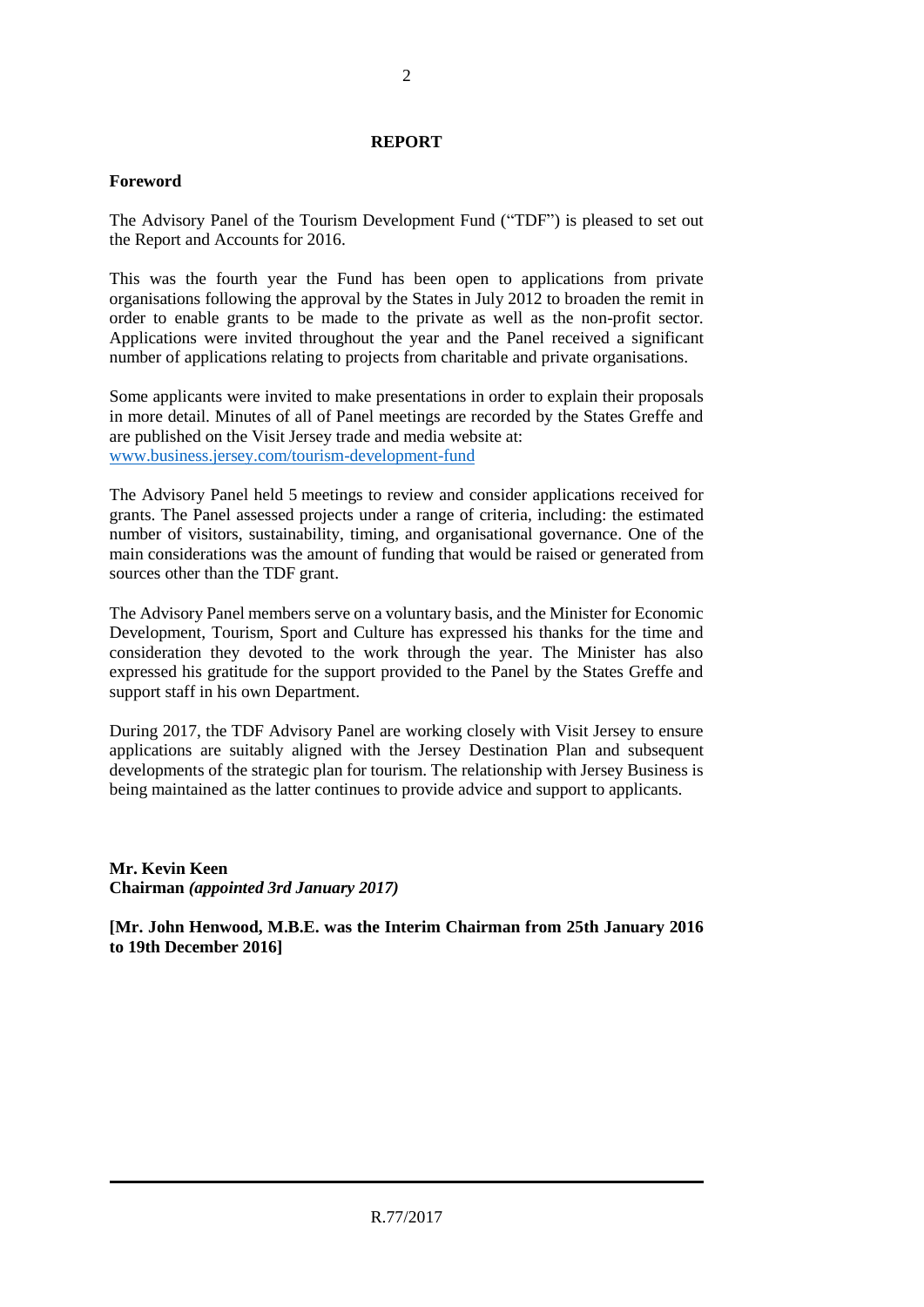#### **Introduction**

In line with the terms of the TDF 'Approved Scheme', the 2016 Annual Report is hereby submitted to the States of Jersey.

Since the TDF began its operations in 2002, until 31st December 2016, there were 188 projects that had received, or were due to receive, financial assistance from the Fund. Five projects were approved for funding during 2016; the grant offer for one application was later withdrawn as the applicants were no longer in a position to accept the grant.

#### **1. Background to the Fund**

The Tourism Development Fund was established in 2001 and replaced the Tourism Investment Fund. The aim of the Fund is to stimulate investment in the tourism product and infrastructure in order to improve Jersey's competiveness, and to sustain a flourishing tourism industry as a valuable contributor to the economy and the social fabric of the Island.

Applications are assessed as to the likely impact on visitor numbers, the visitor experience, how sustainable the impact may be, and the associated investment that TDF funding would leverage.

In July 2012, the States agreed to open the Fund to the private sector. This has encouraged a broader range of applications from voluntary, public and private organisations, increasing the capacity for the Fund to impact visitor numbers and the tourism industry as a whole.

In cases where the Advisory Panel does not recommend funding, there is an opportunity for the applicant to appeal the decision. These are made in writing to the Minister for Economic Development, Tourism, Sport and Culture, detailing any additional information to support the application.

#### **2. Advisory Panel Members**

During 2016 the Advisory Panel consisted of the following members –

Mr. John Henwood, M.B.E. *(Interim Chairman)* Ms. Natalie Duffy Ms. Daphne East Mr. Steve Law.

Mr. John Henwood, M.B.E. tendered his resignation as the Interim Chairman of the Advisory Panel on 19th December 2016. Mr. Kevin Keen was appointed as Chairman on 3rd January 2017.

#### **3. Activities in 2016**

The Advisory Panel met 5 times during the year. Copies of the minutes are currently available on the Visit Jersey media and trade website. The minutes will be made available on [www.gov.je](http://www.gov.je/) once the new pages for the Tourism Development Fund are live.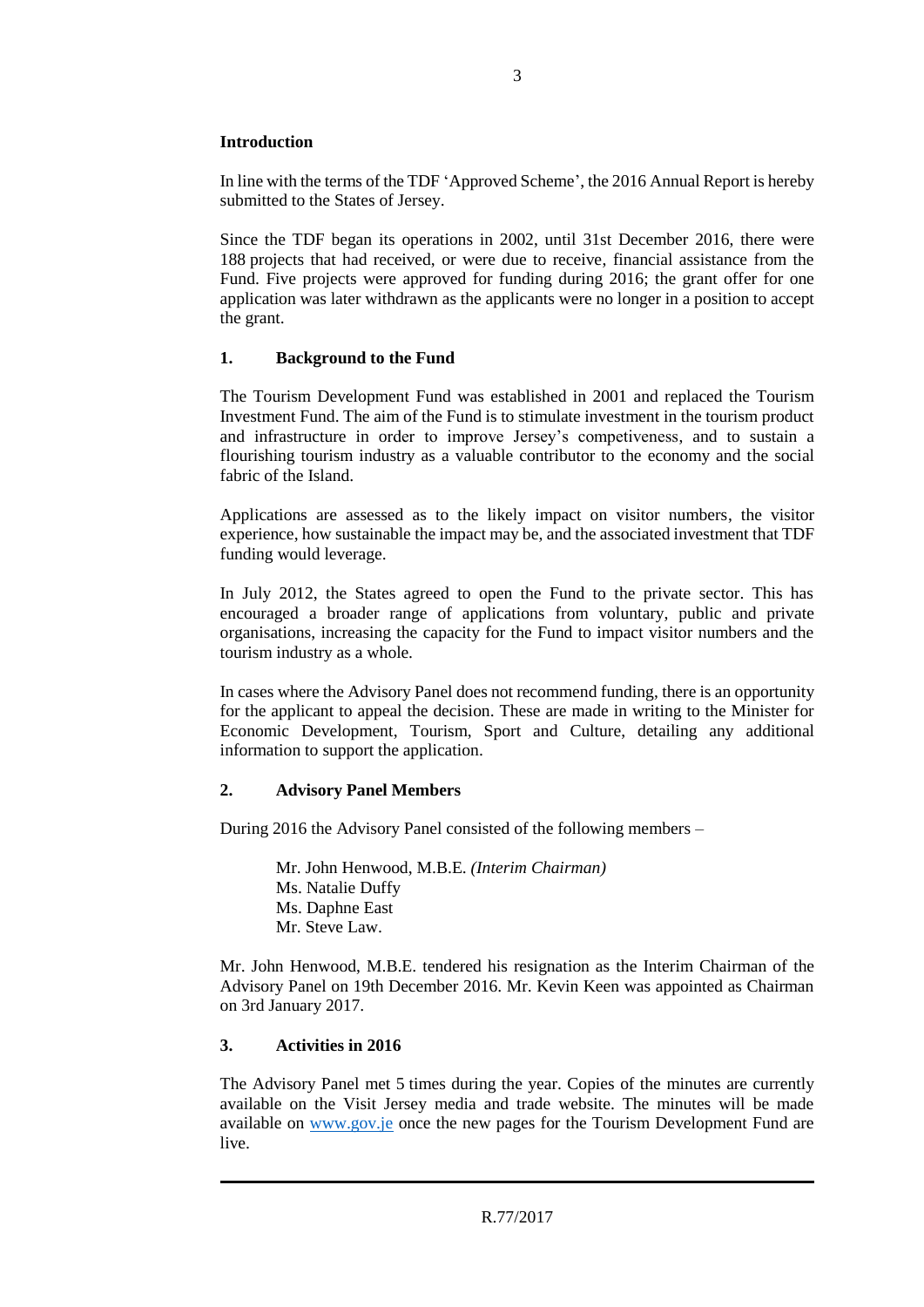To alert potential applicants of the opportunity for funding, advertisements were placed in the Jersey Evening Post, a press release was issued, and it was highlighted in the Visit Jersey e-newsletter.

As previously, the Advisory Panel reviewed each application, taking regard of the potential impact on tourism, the additional investment from other sources that the project would leverage, the sustainability of the project, and the project governance. For some projects where further information was required, individual Advisory Panel members or Economic Development Officers were tasked with contacting the applicant, and gathering details to report back to the Advisory Panel. For particular projects where it was deemed necessary, the applicants are invited in to discuss their projects with the Advisory Panel as a whole.

#### **4. Appeals in 2016**

One appeal was considered during 2016 by the Minister for Economic Development, Tourism, Sport and Culture. The appeal was from the Jersey Festival of Darts. The Minister upheld the Advisory Panel's recommendation not to award funding to the applicant.

#### **5. Approvals in 2016**

The following projects were approved during 2016 –

| <b>Applicant</b>                                                  | <b>Project</b>                                                        | <b>Description</b>                                                                                                           | <b>Amount</b><br>approved |
|-------------------------------------------------------------------|-----------------------------------------------------------------------|------------------------------------------------------------------------------------------------------------------------------|---------------------------|
| Jersey (Coastal)<br><b>National Park</b><br><b>Steering Group</b> | <b>Jersey Coastal National</b><br>Park                                | Towards developing a fully<br>integrated National Park for<br>Jersey                                                         | £50,000                   |
| Jersey<br>International<br>Motoring<br>Festival<br>Limited        | Jersey International<br><b>Motoring Festival</b>                      | Towards marketing and booking<br>attractions for the 2016 event                                                              | £20,000                   |
| <b>Jersey Arts</b><br><b>Trust</b>                                | The Happy Show                                                        | To fund a feasibility study for<br>hosting The Happy Show in<br>Jersey                                                       | £5,000                    |
| Jersey Squash<br>Association                                      | Squash European Team<br>Championships and<br><b>Junior Tour Event</b> | Towards hosting the Squash<br><b>European Team Championships</b><br>in Jersey and to host the<br>inaugural Junior Tour Event | £15,000                   |
| *The Lido,<br>Havre des Pas                                       | The Lido                                                              | Towards refurbishment of the<br>Lido at Havre des Pas as a<br>tourism and events venue                                       | £49,815                   |
|                                                                   |                                                                       | <b>Total:</b>                                                                                                                | £139,815                  |

\* The grant to The Lido, Havre des Pas was later withdrawn as the applicants were no longer in a position to accept the grant.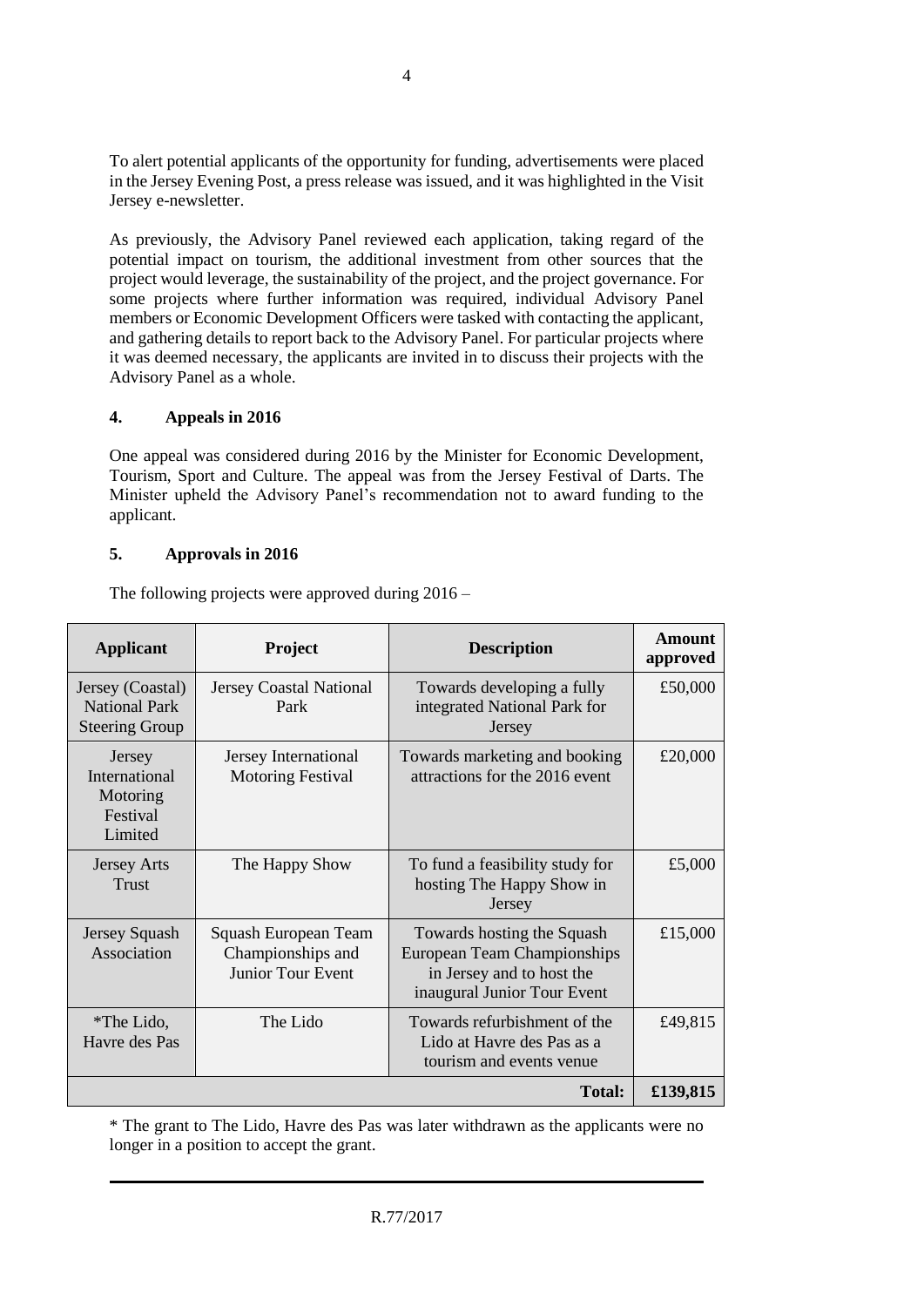**Tourism Development Fund – Financial Analysis**

**Summary Snapshot**

| <b>Fund Position</b>    |                             |
|-------------------------|-----------------------------|
| £420,322                |                             |
|                         | $35.8\%$ decrease from 2015 |
| Net Revenue Expenditure |                             |
| £234,507                |                             |
|                         | 34.9% increase from 2015    |

**Changes in Fund Net Asset Value**

| <b>Fund Balance</b> | <b>Fund Balance</b> |  |  |
|---------------------|---------------------|--|--|
| 2015                | 2016                |  |  |
| £0.65 million       | $£0.42$ million     |  |  |

The decrease of £0.2 million was due to the payment of grants (£0.23 million).

|  |  |  |  | <b>Tourism Development Fund Net Asset Value over time</b> |  |  |  |
|--|--|--|--|-----------------------------------------------------------|--|--|--|
|--|--|--|--|-----------------------------------------------------------|--|--|--|



There was a decrease of 65% in grants paid compared to 2015. Grants from the Fund are considered and recommended to the Minister by an Advisory Panel comprised of business leaders. The amount paid in grants each year is dependent upon the number and financial amounts of applications received and approved by the Advisory Panel.

Claims paid out by the Economic Development, Tourism, Sport and Culture Department in 2016 under grants previously awarded amounted to £236,388.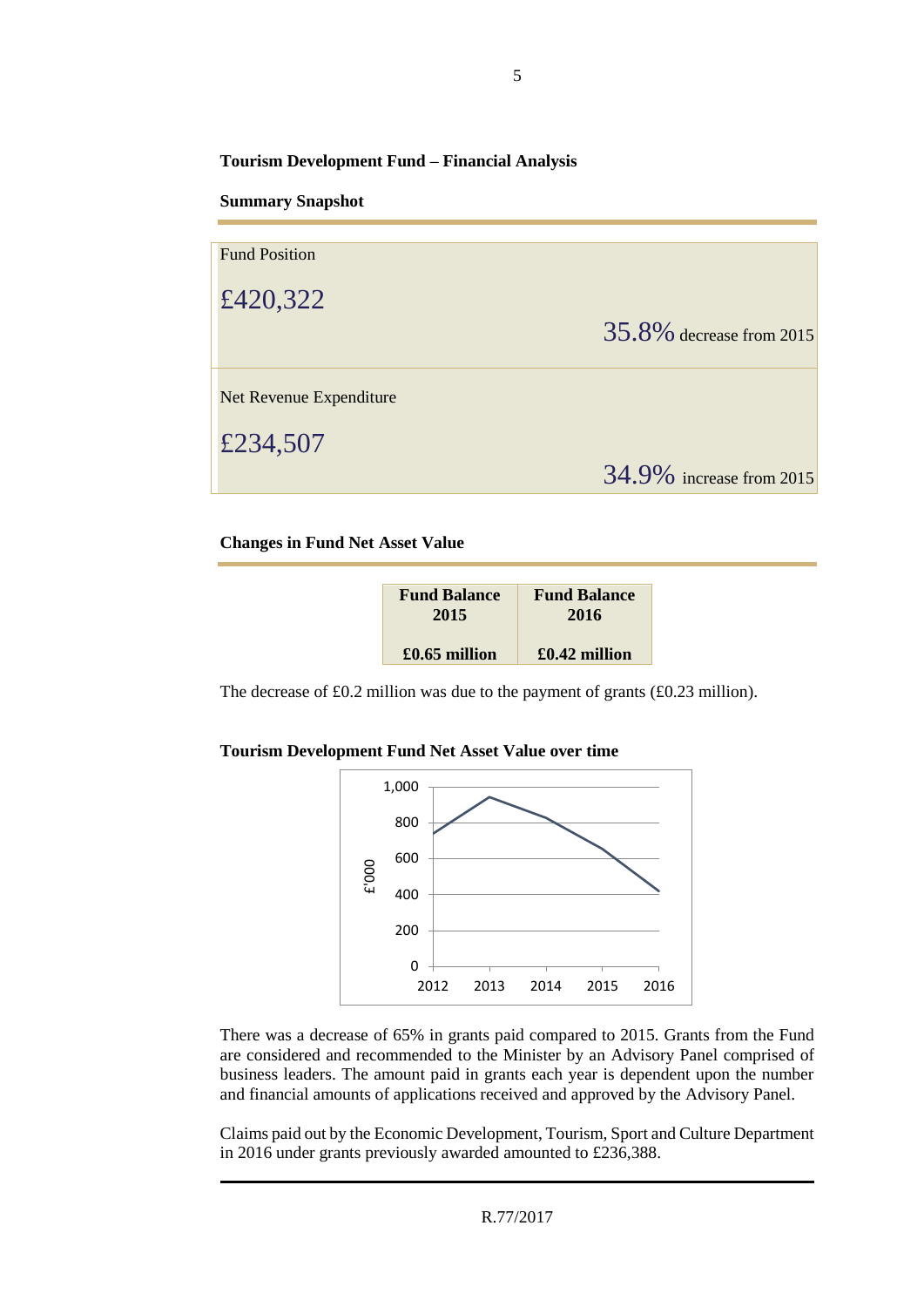| <b>Applicant</b>                       | <b>Project</b>                         | <b>Amount</b><br>paid |
|----------------------------------------|----------------------------------------|-----------------------|
| <b>Blue Badge Guides</b>               | Jersey Tourist Guide Association       | £900                  |
| Dance World Cup Limited                | Dance World Cup                        | £58,622               |
| <b>Jersey Arts Trust</b>               | The Happy Show Feasibility Study       | £5,000                |
| Jersey Classic and Modern Trials       | Jersey Classic and Modern Trials       | £1,589                |
| Jersey Heritage Trust                  | Ice Age Project                        | £75,930               |
| Jersey International Motoring Festival | Jersey International Motoring Festival | £29,910               |
| Jersey Literary Festival Association   | Jersey Literary Festival               | £15,241               |
| Journey Boutique                       | Jerzzy Journey Boutique                | £370                  |
| Parish of St. Helier                   | <b>Town Orientation Signs</b>          | £45,000               |
| Ports of Jersey Limited                | Jersey International Air Display       | £2,710                |
| Secrets Beneath Productions Ltd.       | <b>Secrets Beneath Events</b>          | £1,116                |
|                                        | <b>Total:</b>                          | £236,388              |

**Actual payments made, during 2016, to projects approved in 2016 and earlier**

\*The above amount paid includes accruals of £18,761 as at 31st December 2016.

### **Statement of Comprehensive Net Expenditure**

|                                        | $2016 -$<br>Actual<br>£'000 | $2015 -$<br>Actual<br>£'000 |
|----------------------------------------|-----------------------------|-----------------------------|
| <b>Revenue</b>                         |                             |                             |
| Investment Income                      | (3)                         | (4)                         |
| Other Income                           |                             | (500)                       |
| <b>Total Revenue</b>                   | (3)                         | (504)                       |
| <b>Expenditure: Near Cash</b>          |                             |                             |
| <b>Supplies and Services</b>           | 1                           | 3                           |
| <b>Grants and Subsidies Payments</b>   | 236                         | 675                         |
| <b>Total Expenditure: Near Cash</b>    | 237                         | 678                         |
| <b>Net Revenue Expenditure</b>         | 234                         | 174                         |
| <b>Total Comprehensive Expenditure</b> | г<br>234                    | 174                         |